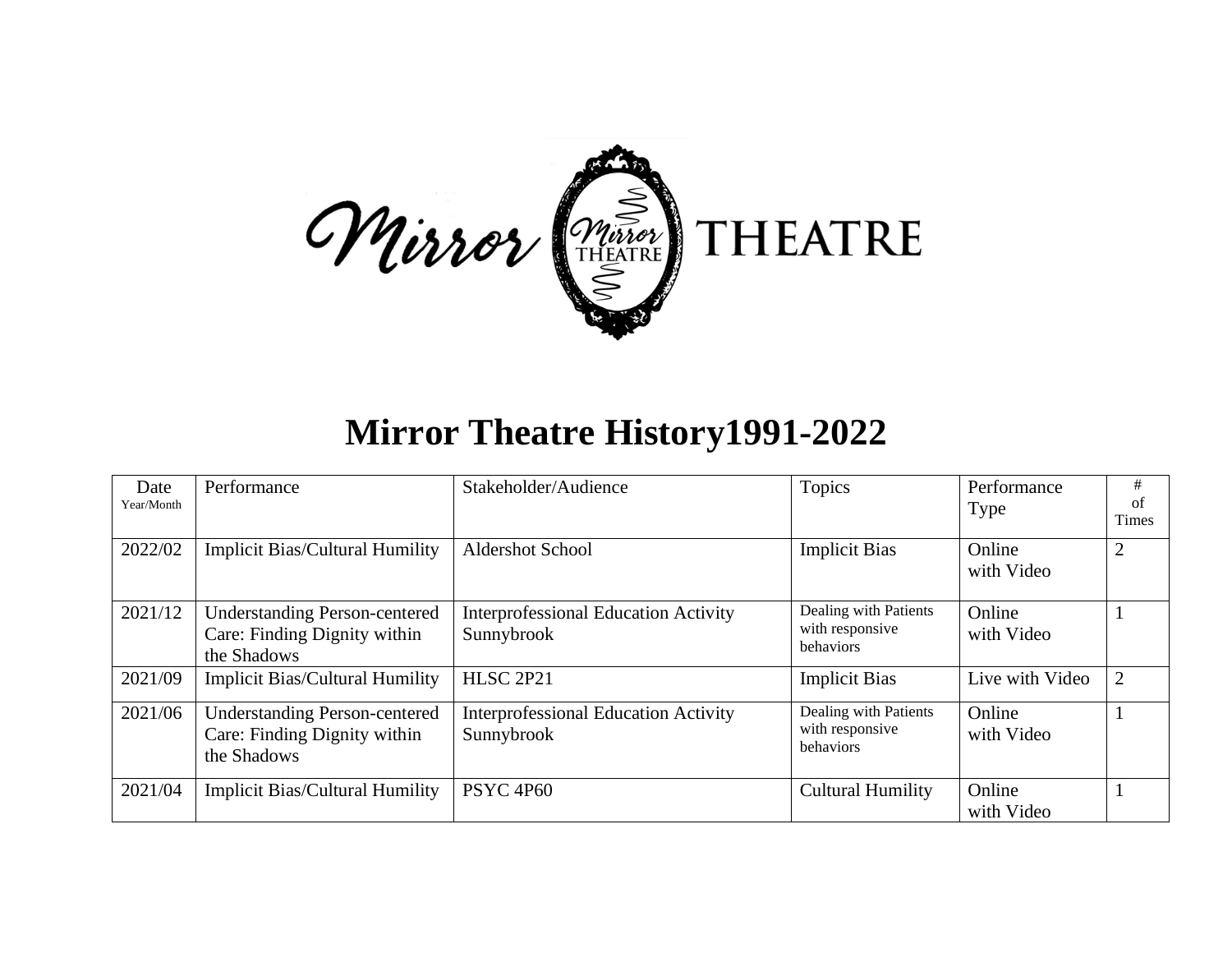| 2021/02 | <b>Understanding Person-centered</b><br>Care: Finding Dignity within<br>the Shadows            | RECL 4F22                                                                             | Dealing with Patients<br>with responsive<br>behaviors | Online<br>with Video |                |
|---------|------------------------------------------------------------------------------------------------|---------------------------------------------------------------------------------------|-------------------------------------------------------|----------------------|----------------|
| 2021/01 | <b>Implicit Bias/Cultural Humility</b>                                                         | <b>HLSC 2P21</b>                                                                      | <b>Implicit Bias</b>                                  | Online<br>with Video | 3              |
| 2020/02 | <b>Understanding Person-centered</b><br>Care: Finding Dignity within<br>the Shadows            | <b>Applied Health Sciences Graduate Classes</b>                                       | Dealing with Patients<br>with responsive<br>behaviors | Live with Video      | $\overline{2}$ |
| 2020/02 | <b>Understanding Person-centered</b><br>Care: Finding Dignity within<br>the Shadows            | RECL 4F22                                                                             | Dealing with Patients<br>with responsive<br>behaviors | Live with Video      |                |
| 2020/01 | <b>Implicit Bias/Cultural Humility</b>                                                         | HLSC 2P21                                                                             | <b>Implicit Bias</b>                                  | Live with Video      | 3              |
| 2020/   | Ask the audience                                                                               | St. Mildred's-Lightbourn School                                                       | Alcohol                                               | Live with Video      | $\mathbf{1}$   |
| 2019/10 | <b>Understanding Person-centered</b><br>Care: Finding Dignity within<br>the Shadows            | Sunnybrook Hospital: staff, patients, and<br>family members                           | Dealing with Patients<br>with responsive<br>behaviors | Live with Video      | 1              |
| 2019/07 | Challenging the Myths: Stories<br>from the Outside and from the<br>Inside of a Women's Shelter | <b>St. Catharines YWCA</b>                                                            | Homeless women                                        | Video/Web            | 1              |
| 2019/05 | <b>Understanding Person-centred</b><br>Care: Finding Dignity within<br>the Shadows             | Sunnybrook Hospital staff, patients, and<br>family members                            | Dealing with Patients<br>with responsive<br>behaviors | Video/Web            | 1              |
| 2019/04 | Our Truths: K-12 Teachers<br>Perform Resiliency in the Face<br>of Increasing Expectations      | Annual Meeting of the American<br><b>Educational Research Association,</b><br>Toronto | Resiliency                                            | Live/Conference      | 1              |
| 2019/   | <b>Assisting Students in Becoming</b><br><b>Culturally Humble</b>                              | Brock University: Human Rights and<br>Equity, Experiential Education                  | <b>Cultural Humility</b>                              | Live with Video      | $\mathbf{1}$   |
| 2018/04 | Ask the Audience                                                                               | St. Mildred's-Lightbourn School                                                       | Alcohol                                               | Live/Video<br>hybrid |                |
| 2018/04 | Decisions, Decisions aka<br>University 101                                                     | <b>Health Sciences Retention</b>                                                      | Adapting to<br>University                             | Video/Web            | $\mathbf{1}$   |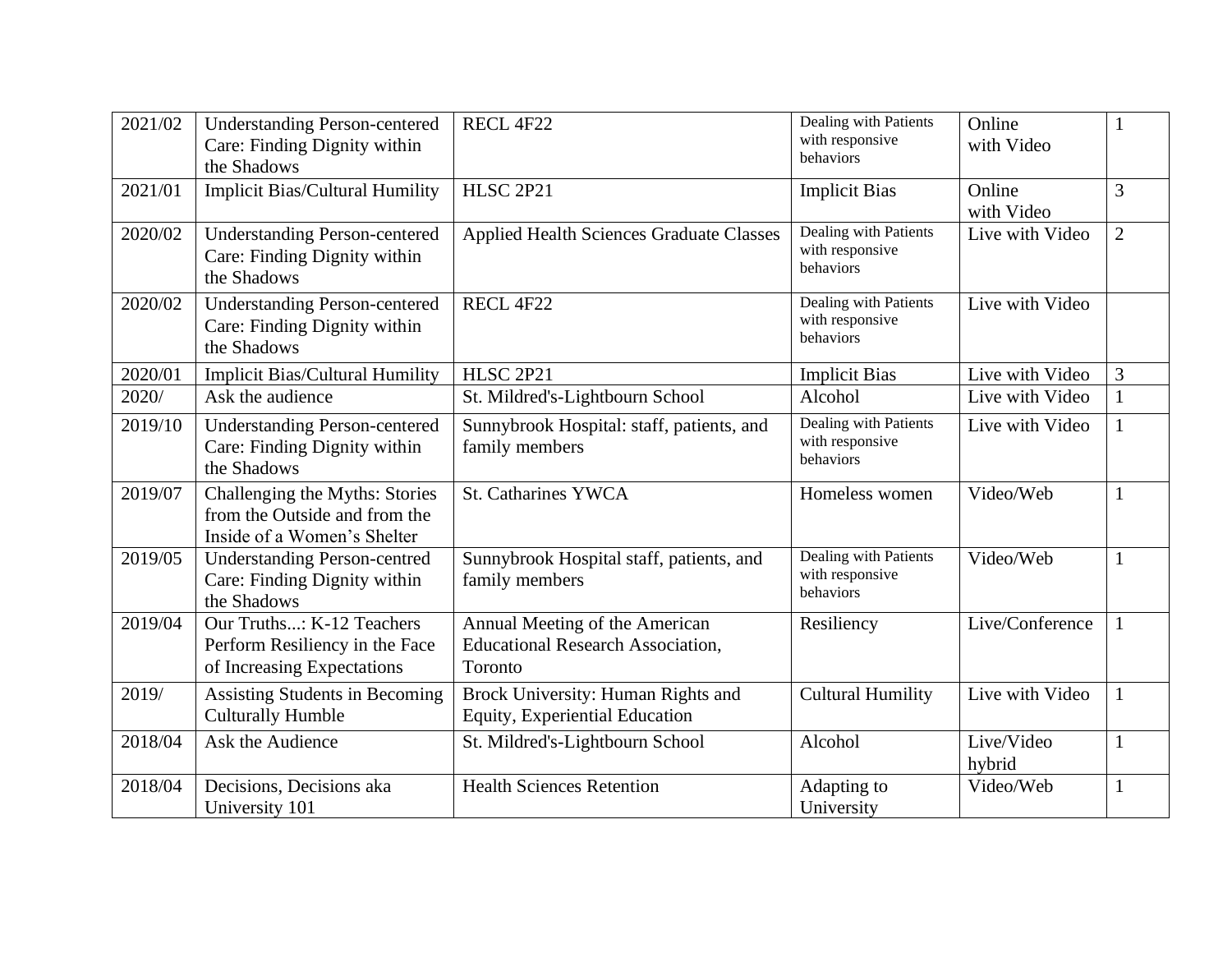| 2018/04 | <b>Employing Playbuilding</b><br>Research and Pedagogy in<br>Addressing Educational and | <b>American Educational Research</b><br>Association,<br>New York                           | <b>Issues facing Youth</b> | Live/Conference      |                |
|---------|-----------------------------------------------------------------------------------------|--------------------------------------------------------------------------------------------|----------------------------|----------------------|----------------|
|         | <b>Social Issues Facing Youth</b>                                                       |                                                                                            |                            |                      |                |
| 2018/03 | <b>Exits and Entrances</b>                                                              | <b>Brock University Coop</b>                                                               | <b>Coop Placements</b>     | Video/Web            |                |
| 2018/02 | Decisions, Decisions                                                                    | <b>Brock Recruitment</b>                                                                   | Adapting to<br>University  | Live                 | 3              |
| 2017/11 | <b>Exits and Entrances</b>                                                              | <b>Brock University Coop Classes</b>                                                       | <b>Coop Placements</b>     | Live                 | 3              |
| 2017/04 | <b>Slippery Slopes</b>                                                                  | <b>Ridley College</b>                                                                      | Alcohol                    | Live                 |                |
| 2017/01 | Dealing with Stress                                                                     | District School Board Niagara Academy                                                      | <b>Stress</b>              | Live                 |                |
| 2016/12 | Cyberbullying and Other<br><b>Student Conflicts</b>                                     | <b>Brock University Recruitment</b>                                                        | Cyberbullying              | Live                 |                |
| 2016/11 | You Be the Judge                                                                        | <b>Brock University, ESL Services</b><br>Performance Workshops                             | Academic Integrity         | Live                 | $\overline{4}$ |
| 2016/04 | Who Cares?                                                                              | Brock University, HLSC 4F91 -<br><b>Healthcare Quality Improvement Special</b><br>Projects | <b>Healthcare Quality</b>  | Live<br>Video/Web    | 1              |
| 2015/11 | You Be the Judge                                                                        | <b>Brock University, ESL Services</b><br>Performance Workshops                             | Academic Integrity         | Live/Video<br>hybrid | $\overline{4}$ |
| 2015/03 | Mental Health Conversation<br><b>Starters</b>                                           | <b>Brock University, Student Health Services</b>                                           | <b>Mental Health</b>       | Video/Web            | 1              |
| 2015/03 | You Be the Judge                                                                        | <b>Brock University, ESL Services</b><br>Performance Workshops                             | Academic Integrity         | Live                 | $\overline{4}$ |
| 2015/03 | You Be the Judge                                                                        | <b>Brock University, ESL Services</b>                                                      | Academic Integrity         | Live/Video<br>hybrid |                |
| 2015/01 | What Can We Do?                                                                         | Niagara Social Justice Forum                                                               | <b>Social Justice</b>      | Live                 | $\mathbf{1}$   |
| 2014/11 | You Be the Judge                                                                        | <b>Brock University, ESL Services</b><br>Performance Workshops                             | Academic Integrity         | Live                 | 5              |
| 2014/03 | It's About Attitude                                                                     | Brock University, Academic Integrity                                                       | Academic Integrity         | Live                 | 1              |
| 2013/04 | <b>Adult Education Community</b><br>Development                                         | Online Community Development course,<br><b>Brock University</b>                            | Community<br>Development   | Video                |                |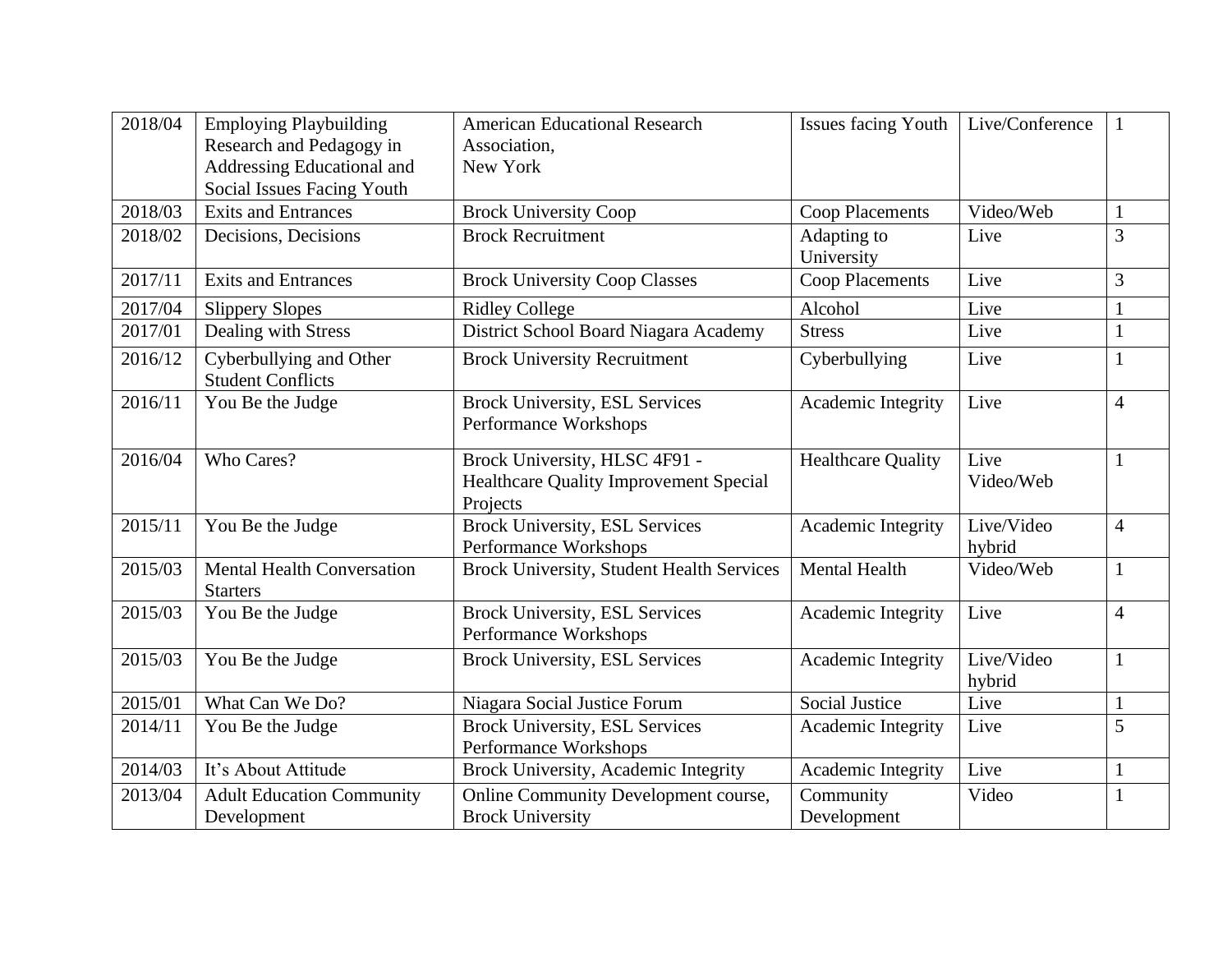| 2013/03 | How Do We Rate?                                                                             | Brock University, Centre for Pedagogical<br>Innovation, Spring Workshop for<br><b>Teaching Assistants</b>                                          | Assessment                                  | Live                     |   |
|---------|---------------------------------------------------------------------------------------------|----------------------------------------------------------------------------------------------------------------------------------------------------|---------------------------------------------|--------------------------|---|
| 2013/03 | It's Just a Game?                                                                           | <b>Brock University, Student Health Services</b>                                                                                                   | <b>Student Health</b>                       | Video                    |   |
| 2013/02 | Pseudo Phobia                                                                               | Niagara Social Justice Forum                                                                                                                       | <b>Social Justice</b>                       | Live                     |   |
| 2013/   | Common Knowledge                                                                            | Office of Academic Integrity, Brock<br>University                                                                                                  | Academic Integrity                          | Video                    |   |
| 2013/   | <b>Drinking Choices</b>                                                                     | <b>Student Health Services, Brock University</b>                                                                                                   | Drinking                                    | Video                    | 1 |
| 2013/   | Promoting a Safe and<br><b>Respectful Work Environment</b><br>through Participatory Theatre | Canadian Association for the Prevention<br>of Discrimination and Harassment in<br>Higher Education regional conference, St.<br>Catharines, Ontario | Safe and Respectful<br>Work<br>Environments | Live/Video<br>Conference |   |
| 2012/10 | Reasons Not                                                                                 | <b>Healthy Living Niagara</b>                                                                                                                      | <b>Healthy Living</b>                       | Live                     |   |
| 2012/10 | Telephone Tag(s)                                                                            | Niagara Research and Planning Council                                                                                                              | Social Work                                 | Video                    |   |
| 2012/09 | Common Knowledge                                                                            | Brock University, Center for Pedagogical<br>Innovation, TA Training                                                                                | Academic Integrity                          | Live                     |   |
| 2012/06 | Common Knowledge                                                                            | Canadian Association of College and<br><b>University Student Services</b>                                                                          | Academic Integrity                          | Live                     |   |
| 2012/04 | Outside In                                                                                  | Power and Status in Hospitals                                                                                                                      | Health                                      | Live                     |   |
| 2012/03 | 4.321: You be the Judge                                                                     | Brock University, Center for Pedagogical<br>Innovation, Open Event                                                                                 | Academic Integrity                          | Live                     |   |
| 2012/02 | Common Knowledge                                                                            | Brock University, Centre for Teaching,<br>Learning and Educational Technologies'<br><b>Workshop for Teaching Assistants</b>                        | Academic Integrity                          | Live                     |   |
| 2011/11 | <b>Ball and Chain</b>                                                                       | Brock University, Supervisors' Fall<br><b>Training Conference</b>                                                                                  | <b>Mental Health</b>                        | Live                     |   |
| 2011/11 | Common Knowledge                                                                            | Brock University, Centre for Teaching,<br>Learning and Educational Technologies'<br><b>Workshop for Teaching Assistants</b>                        | Academic Integrity                          | Live                     |   |
| 2011/10 | Common Knowledge                                                                            | Brock University, Centre for Teaching,<br>Learning and Educational Technologies'<br><b>Workshop for Teaching Assistants</b>                        | Academic Integrity                          | Live                     |   |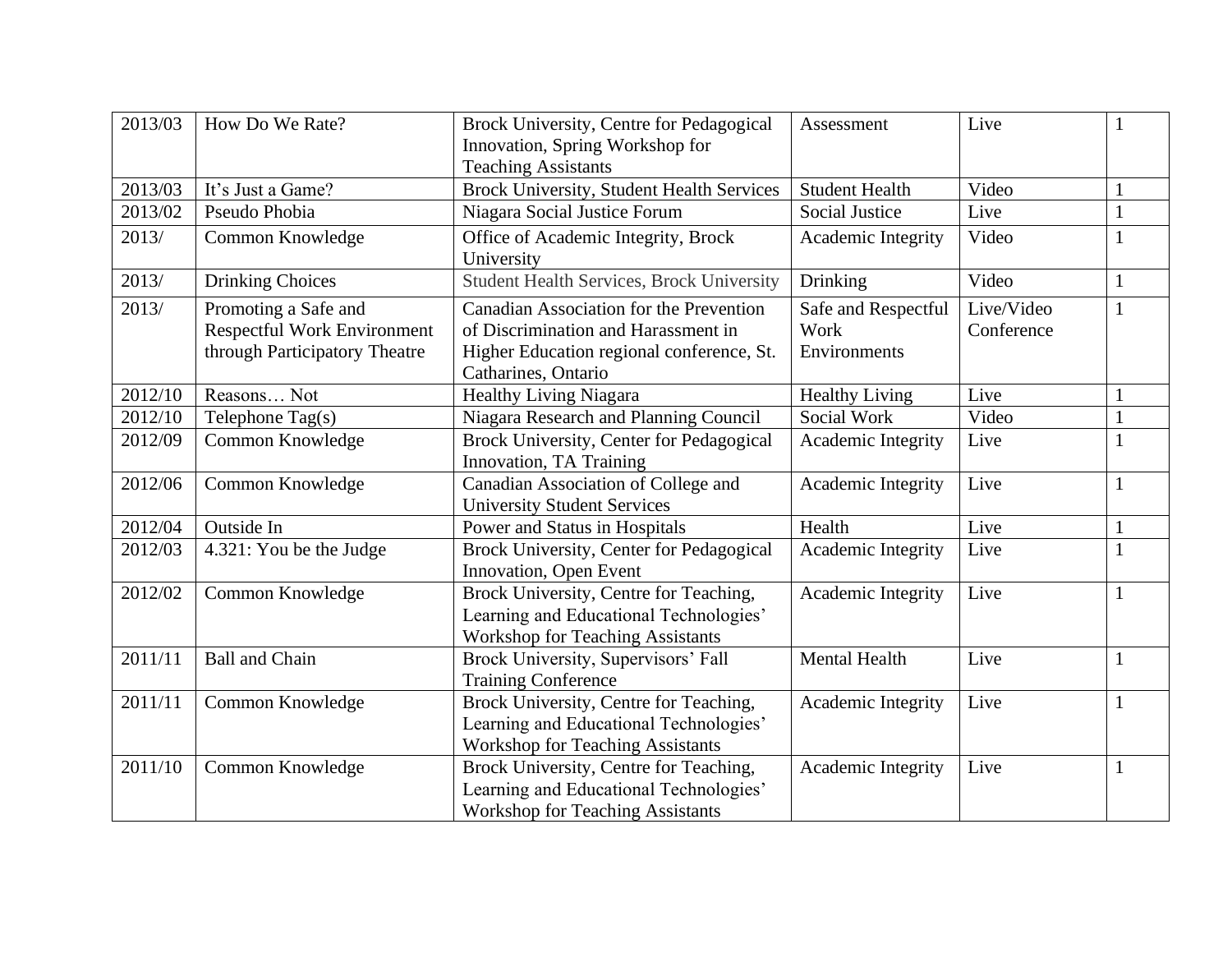| 2011/09 | "Dis"Positions                                                              | Brock University, Centre for Teaching,<br>Learning and Educational Technologies'<br>Fall Training for Teaching Assistants       | Workplace                         | Live            |                |
|---------|-----------------------------------------------------------------------------|---------------------------------------------------------------------------------------------------------------------------------|-----------------------------------|-----------------|----------------|
| 2011/04 | <b>Ball and Chain</b>                                                       | <b>Healthy Living Niagara</b>                                                                                                   | <b>Mental Health</b>              | Live            |                |
| 2011/02 | "Dis"Positions                                                              | Brock University, Annual Symposium on<br>Academic Risk                                                                          | <b>Mental Health</b>              | Live/Conference |                |
| 2010/11 | <b>What Lies Beneath</b>                                                    | Brock University, R.A.M.P. it up for<br>Safety" Supervisors' Conference, Brock<br>University                                    | Safety                            | Live/Conference |                |
| 2010/05 | Traces                                                                      | Closing keynote performance at the Visual<br><b>Culture of the Americas Workshop</b>                                            | Culture                           | Live/Conference |                |
| 2010/01 | (Re)Productions                                                             | Opening performance for Brock<br>University, Centre for Women's Studies<br>Event: What Does Reproductive Choice<br>Mean to You? | Reproductive<br>choices           | Live            |                |
| 2005/   | Playbuilding as research – part<br>$\overline{2}$                           | Keynote performance presented at the<br><b>Advances in Qualitative Methods</b><br>Conference, Edmonton                          | Research                          | Live/Conference |                |
| 2003/04 | Examining social issues<br>through forum theatre                            | Theatre in Education Preconference of the<br>American Alliance for Theatre and<br><b>Education, New York</b>                    | <b>Social Issues</b>              | Live/Conference |                |
| 2002/05 | Coulda/Shoulda<br>& Fair Play Rulz                                          | Caroline, AB                                                                                                                    | Safe and Caring<br>Schools (SACS) | Live            | 7              |
| 2002/04 | Coulda/Shoulda                                                              | St Joe's High School                                                                                                            | <b>SACS</b>                       | Live            | 6              |
| 2002/03 | C5: Civility, Citizenship and<br><b>Community Construction on</b><br>Campus | University Teaching Services, University<br>of Alberta                                                                          | Civility on Campus                | Live            |                |
| 2001/05 | Fair Play Rulz                                                              | <b>Edmonton Fringe Festival</b>                                                                                                 | <b>SACS</b>                       | Live            |                |
| 2001/05 | Home & School and Fair Play<br>Rulz                                         | <b>Rocky Mountain House</b>                                                                                                     | <b>SACS</b>                       | Live            | $\overline{7}$ |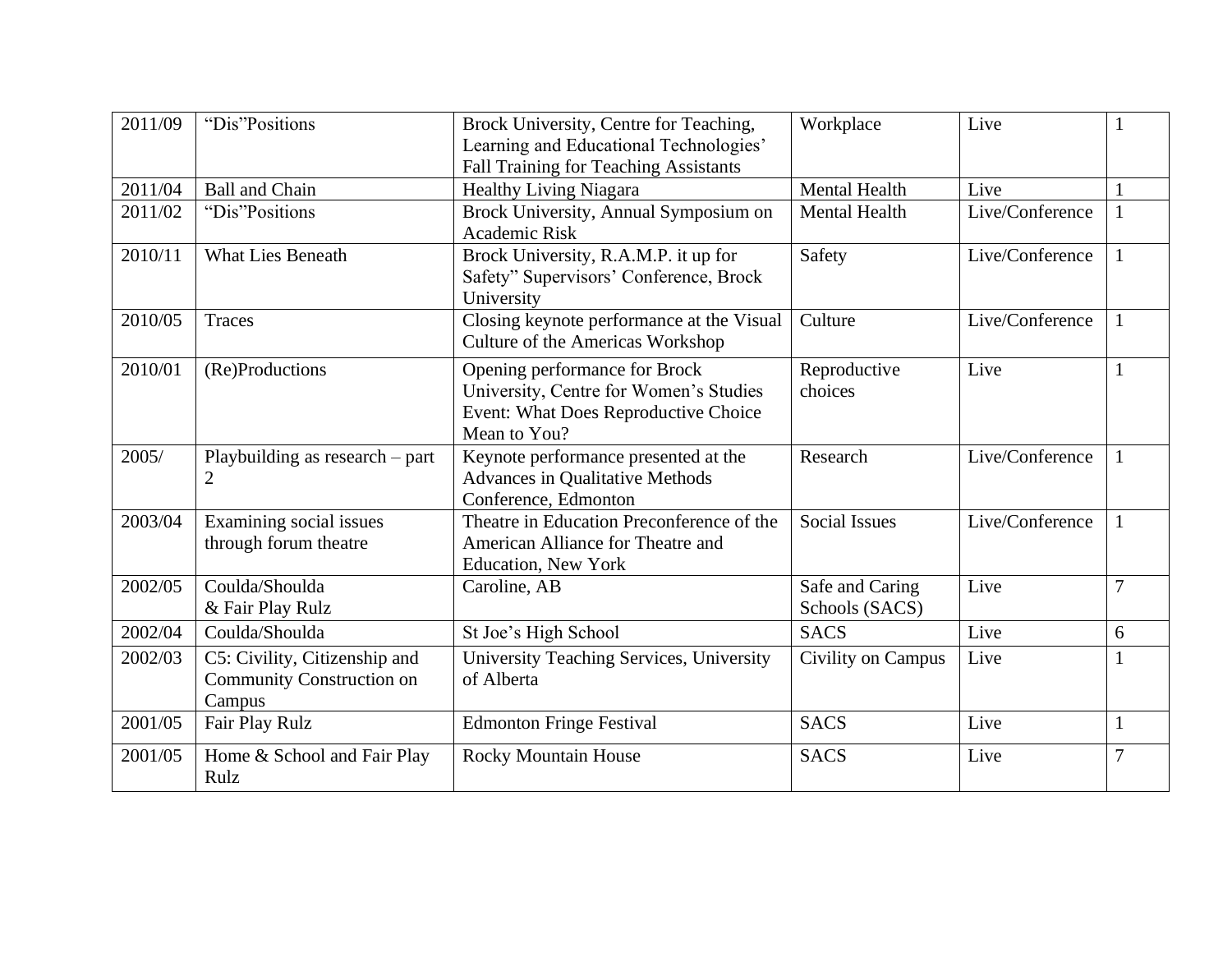| 2001/05 | Home & School and Fair Play<br>Rulz | Don Bosco School Calgary                                                                  | <b>SACS</b>               | Live            | 7              |
|---------|-------------------------------------|-------------------------------------------------------------------------------------------|---------------------------|-----------------|----------------|
| 2001/05 | Home & School and Fair Play<br>Rulz | <b>Seven Persons</b>                                                                      | <b>SACS</b>               | Live            | 3              |
| 2001/05 | Home & School and Fair Play<br>Rulz | <b>Expecting Respect</b>                                                                  | <b>SACS</b>               | Live            | $\overline{2}$ |
| 2001/05 | Home & School and Fair Play<br>Rulz | St Joe's High School                                                                      | <b>SACS</b>               | Live            | 6              |
| 2001/   | Friends, Family and Foreigners      | <b>Expecting Respect Peer Educator Training</b><br>sessions                               | Inclusion                 | Live            | 5              |
| 2001/   | Last Call Your Call                 | Alberta Alcohol and Drug Abuse<br>Commission's YA program Launch                          | Alcohol and Drug<br>Abuse | Live            | 3              |
| 2001/   | Resolving conflict peacefully       | Safe and Caring Schools, Alberta<br>Teachers' Association and Lions Club<br>International | <b>Resolving Conflict</b> | Video           | $\mathbf{1}$   |
| 2000/   | Coulda/Shoulda                      | Mirror Theatre's Yellowhead tour                                                          | <b>SACS</b>               | Live            | 6              |
| 2000/   | Coulda/Shoulda                      | St. Joseph's School                                                                       | <b>SACS</b>               | Live            | 6              |
| 2000/   | Coulda/Shoulda                      | Alberta Alcohol and Drug Addiction<br>Centre, Wainwright                                  | <b>SACS</b>               | Live            | 1              |
| 2000/   | Coulda/Shoulda                      | St Phillip Elementary School, Edmonton,<br>Alberta                                        | <b>SACS</b>               | Live            | 1              |
| 2000/   | Coulda/Shoulda                      | 3 <sup>rd</sup> Conference for Safe and Caring<br>Schools, Edmonton, Alberta              | <b>SACS</b>               | Live/Conference | 1              |
| 2000/   | Dealing with Bullying               | Safe and Caring Schools, Alberta<br>Teachers' Association and Lions Club<br>International | <b>SACS</b>               | Video           |                |
| 2000/   | Discrimination                      | Your Voice, Your Choice Youth Forum,<br>Edmonton, Alberta                                 | Discrimination            | Live            |                |
| 2000/   | Drama as violence intervention      | Safe and Caring Schools Conference,<br>Edmonton, Alberta                                  | <b>Practicum Politics</b> | Live/Conference |                |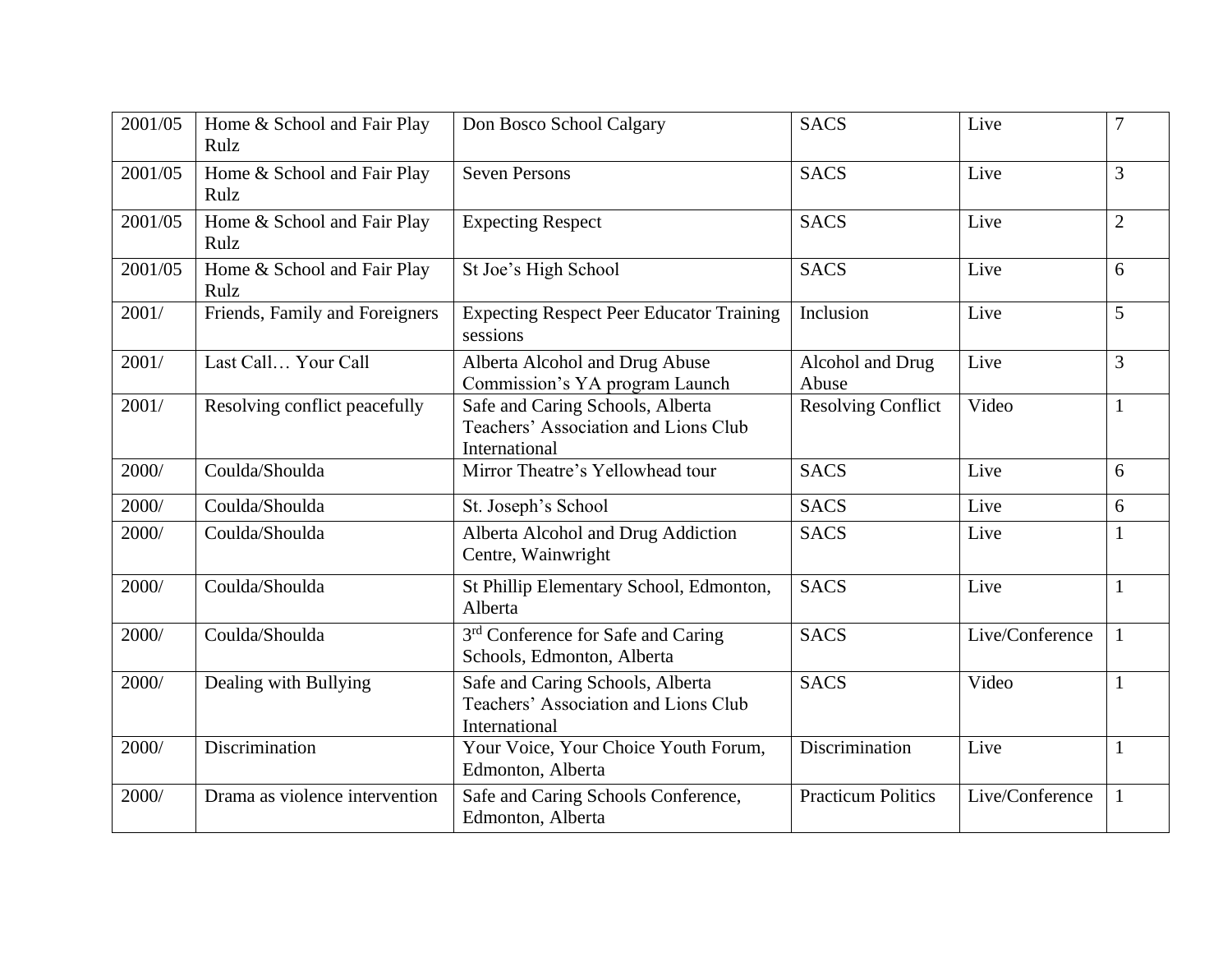| 2000/ | ReSearch: RePlay                                        | <b>Qualitative Health Research Conference</b>                                                                                | <b>Health Research</b>                      | Live/Conference |   |
|-------|---------------------------------------------------------|------------------------------------------------------------------------------------------------------------------------------|---------------------------------------------|-----------------|---|
| 2000/ | Shadowing                                               | <b>Advanced Professional Semester's</b><br>Elementary Student Teacher's Callback                                             | <b>Practicum Politics</b>                   | Live            |   |
| 2000/ | Shadowing                                               | Greater Edmonton Teachers' Convention<br>in association with Department of<br>Elementary Education, University of<br>Alberta | <b>Practicum Politics</b>                   | Live/Conference |   |
| 2000/ | Shadowing: Relationships in<br><b>Student Teaching</b>  | Field Experience Orientation Session,<br>University of Alberta                                                               | Relationships in<br><b>Student Teaching</b> | Live            |   |
| 2000/ | To the Movies                                           | Safe and Caring Communities Conference                                                                                       | <b>SACS</b>                                 | Live/Conference |   |
| 2000/ | What's the Fine Line?                                   | <b>American Educational Research</b><br>Association's Annual Meeting, New<br>Orleans                                         | <b>SACS</b>                                 | Live/Conference |   |
| 2000/ | What's the Fine Line?                                   | Canadian Association for Women in<br>Education, Congress, Edmonton, Alberta                                                  | <b>SACS</b>                                 | Live/Conference | 1 |
| 2000/ | What's the Use?                                         | <b>Expecting Respect Peer Educator Training</b><br>session                                                                   | Alcohol and Drugs                           | Live            | 5 |
| 2000/ | Coulda/Shoulda                                          | Department of Secondary Education's<br>Advanced Profession Term students and<br>faculty                                      | <b>SACS</b>                                 | Live            |   |
| 1999/ | Crossroads                                              | <b>Expecting Respect Peer Educator Training</b><br>sessions                                                                  | Alcohol                                     | Live            | 5 |
| 1999/ | Respecting Diversity and<br><b>Preventing Prejudice</b> | Safe and Caring Schools, Alberta<br>Teachers' Association and Lions Club<br>International                                    | Prejudice                                   | Video           |   |
| 1999/ | <b>Risks</b>                                            | Drayton Valley, Alberta Alcohol and Drug<br>Dependency Commission                                                            | Alcohol and Drugs                           | Live            |   |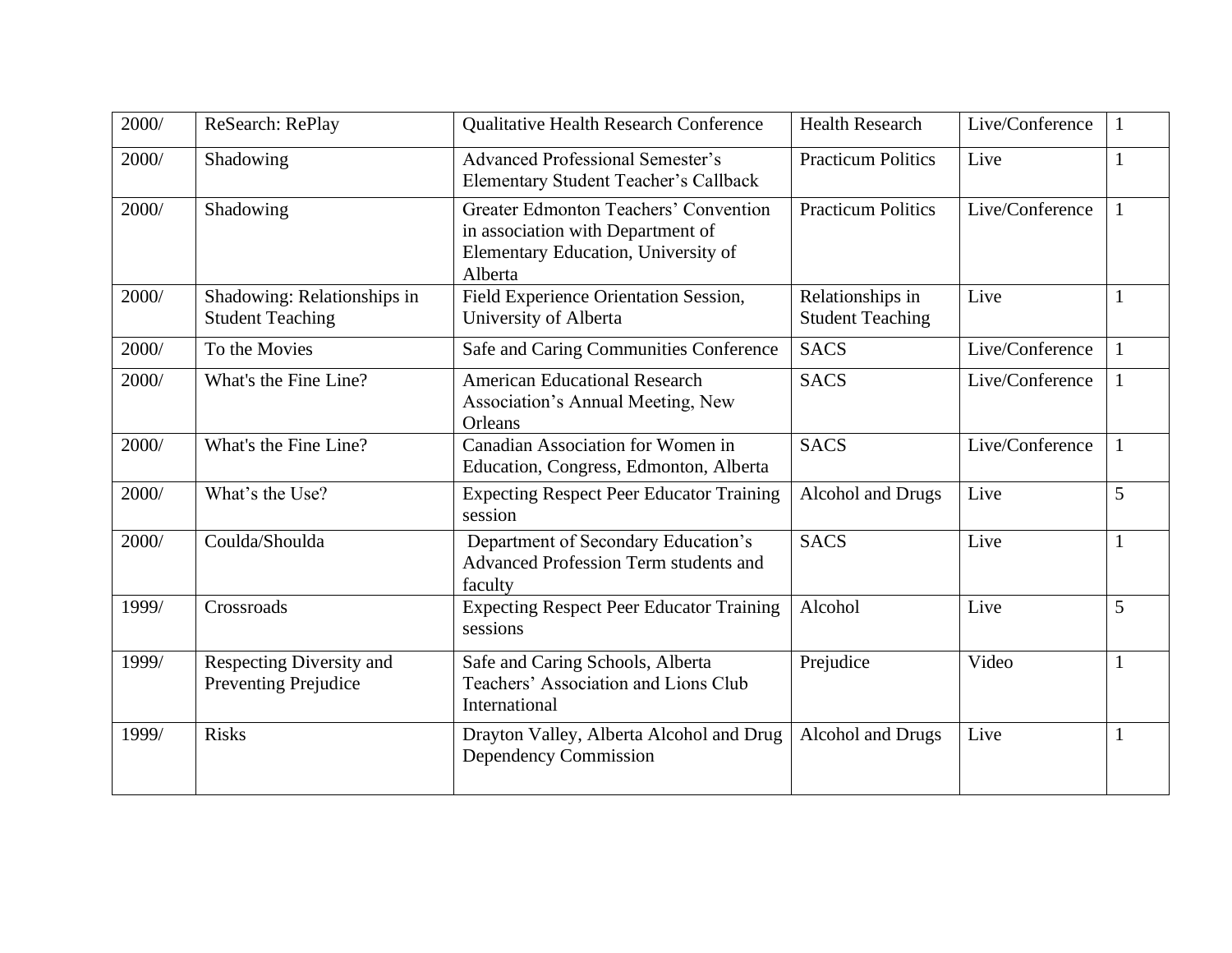| 1999/ | <b>Under Construction</b>                                                                | <b>Expecting Respect Peer Educator Training</b><br>sessions                                              | <b>SACS</b>            | Live            | $\overline{4}$ |
|-------|------------------------------------------------------------------------------------------|----------------------------------------------------------------------------------------------------------|------------------------|-----------------|----------------|
| 1999/ | <b>Under Construction</b>                                                                | School tour of schools                                                                                   | <b>SACS</b>            | Live            | 9              |
| 1999/ | <b>Under Construction II</b>                                                             | Conference for Safe and Caring Schools,<br>Edmonton, Alberta                                             | <b>SACS</b>            | Live/Conference |                |
| 1999/ | What's the Fine Line: A<br>Performance of Research on<br>Violence in Schools             | Performance/workshop presented at the<br><b>Advances in Qualitative Methods</b><br>Conference Edmonton   | <b>SACS</b>            | Live/Conference |                |
| 1999/ | What's the Fine Line?                                                                    | Roland Michner High School, Slave Lake                                                                   | <b>SACS</b>            | Live            | 8              |
| 1999/ | <b>Yallery Brown</b>                                                                     | Drayton Valley, Alberta Alcohol and Drug<br>Dependency Commission                                        | Alcohol and Drugs      | Live            |                |
| 1998/ | Complexities and<br>Contradictions                                                       | Keynote, Western Canadian Conference<br>on Human Sexuality                                               | <b>Human Sexuality</b> | Live/Conference |                |
| 1998/ | One of these things is not like<br>the other; One of these things<br>just doesn't belong | Equality and Respect Committee of the<br>Faculty of Education of Education,<br>University of Alberta     | Inclusion              | Live            | $\overline{2}$ |
| 1998/ | One of these things is not like<br>the other; One of these things<br>just doesn't belong | Keynote, at the 1998 Western Canadian<br>Association for Student Teaching,<br>Victoria, British Columbia | Inclusion              | Live/Conference |                |
| 1998/ | Using drama to explore the<br>concept of inclusion: A popular<br>theatre workshop        | 1998 Western Canadian Association for<br>Student Teaching, Victoria, British<br>Columbia                 | Inclusion              | Live/Conference |                |
| 1997/ | What's the Fine Line?                                                                    | Laurier Heights School (student shows)                                                                   | <b>SACS</b>            | Live            | $\overline{2}$ |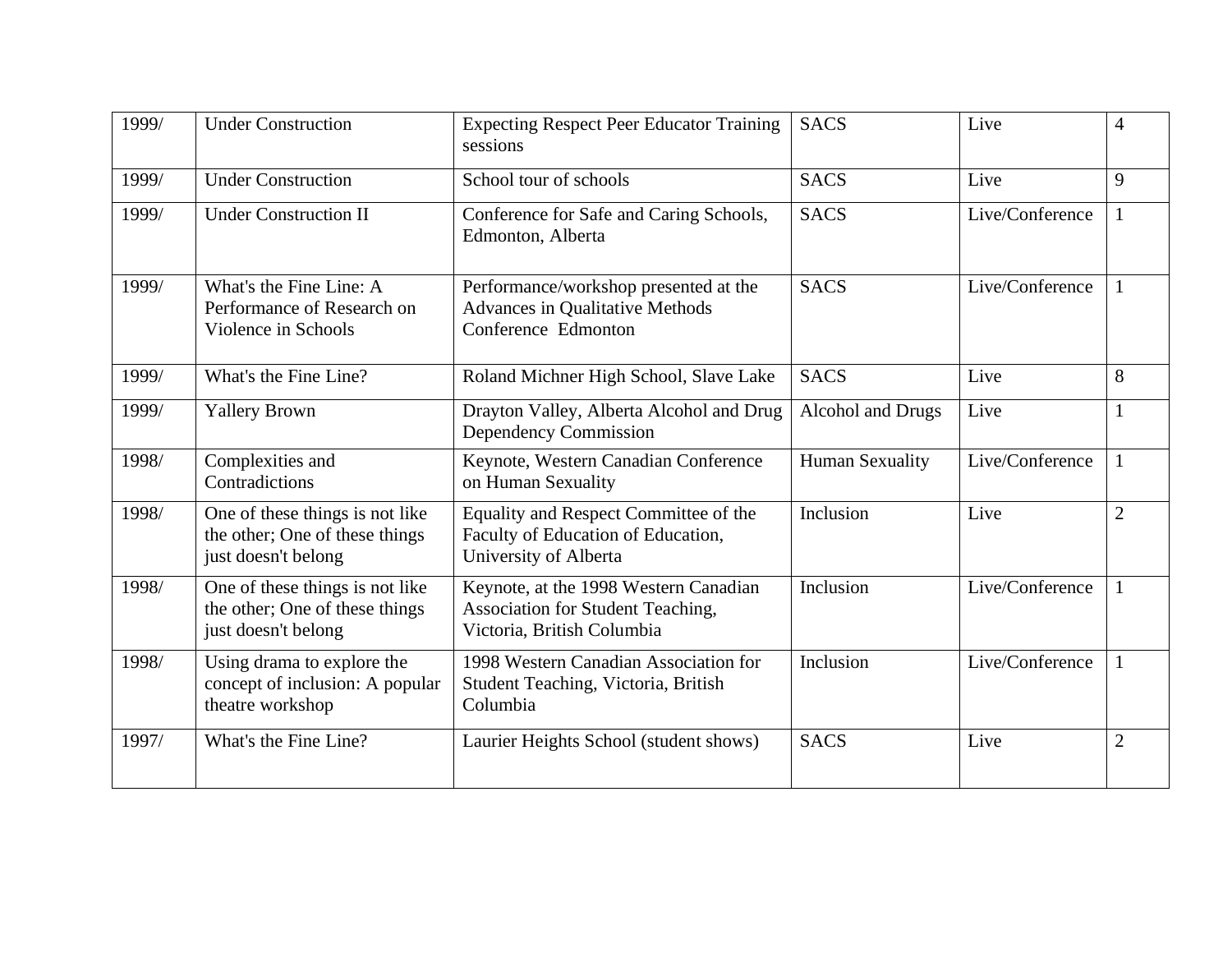| 1997/ | Beneath the Merchant of<br>Venice | Leduc High School (student show)                                                                                                         | Shakespeare       | Live            |                |
|-------|-----------------------------------|------------------------------------------------------------------------------------------------------------------------------------------|-------------------|-----------------|----------------|
| 1997/ | <b>Shadows</b>                    | City of Edmonton, Community and<br>Family Services, Peer counseling<br>Program, (one junior and one senior high<br>performance/workshop) | <b>Body Image</b> | Live            | $\overline{2}$ |
| 1997/ | <b>Shadows</b>                    | Teen Wellness Conference - Grey Nuns<br>Hospital, Health Resources Centre                                                                | <b>Body Image</b> | Live/Conference |                |
| 1997/ | What's the Fine Line?             | EDPY 495 class (abbreviated)                                                                                                             | <b>SACS</b>       | Live            |                |
| 1997/ | What's the Fine Line?             | "Blueprint for Counselling" Inservice,<br><b>Edmonton Public School Board</b>                                                            | <b>SACS</b>       | Live            |                |
| 1997/ | What's the Fine Line?             | Wildwood School, (1 teacher/student<br>show)                                                                                             | <b>SACS</b>       | Live            |                |
| 1997/ | What's the Fine Line?             | Hughenden School, (one parent and 4<br>student shows)                                                                                    | <b>SACS</b>       | Live            | 5              |
| 1997/ | What's the Fine Line?             | <b>Grande Prairie schools</b>                                                                                                            | <b>SACS</b>       | Live            | 6              |
| 1997/ | What's the Fine Line?             | Let's Talk Conference School (abbreviated<br>versions)                                                                                   | <b>SACS</b>       | Live/Conference | $\overline{2}$ |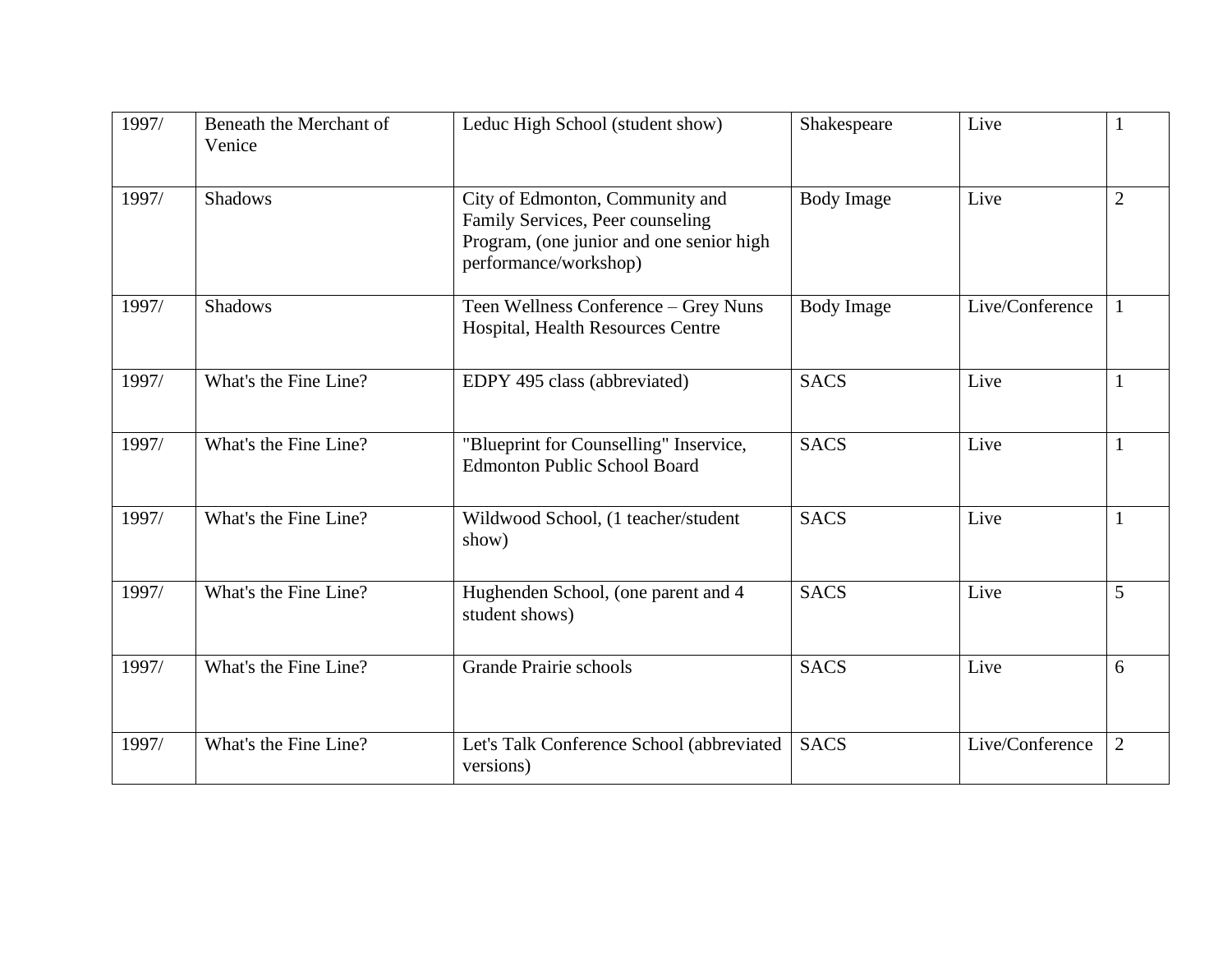| 1997/ | What's the Fine Line?     | Conference of the Western Canadian<br>Association for Student Teaching,<br>Lethbridge, Alberta                                           | <b>SACS</b>             | Live/Conference |                |
|-------|---------------------------|------------------------------------------------------------------------------------------------------------------------------------------|-------------------------|-----------------|----------------|
| 1997/ | What's the Fine Line?     | <b>Central East Teacher's' Convention</b>                                                                                                | <b>SACS</b>             | Live/Conference |                |
| 1997/ | What's the Fine Line?     | Keynote, Conference for Safe and Caring<br>Schools, Edmonton, Alberta                                                                    | <b>SACS</b>             | Live/Conference |                |
| 1996/ | <b>Expectations II</b>    | Keynote, Western Canadian Association<br>for Student Teaching, University of<br>Saskatchewan: Saskatoon, Saskatchewan<br>(was paper too) | <b>Student Teaching</b> | Live/Conference |                |
| 1996/ | <b>Expectations III</b>   | Plenary, Western Canadian Association<br>for Student Teaching, University of<br>Saskatchewan: Saskatoon, Saskatchewan                    | <b>Student Teaching</b> | Live/Conference |                |
| 1996/ | What's the Fine Line?     | E. LaPointe School, (one parent and 6<br>student shows)                                                                                  | <b>SACS</b>             | Live            | 7              |
| 1996/ | What's the Fine Line?     | Laurier Heights School (one parent and 4<br>student shows)                                                                               | <b>SACS</b>             | Live            | 5              |
| 1996/ | What's the Fine Line?     | G. H. Primeau School, (one parent and 3<br>student shows)                                                                                | <b>SACS</b>             | Live            | $\overline{4}$ |
| 1995/ | 'clusions                 | Austin O'Brien High School                                                                                                               | <b>SACS</b>             | Live            |                |
| 1995/ | <b>Great Expectations</b> | Annual Conference of the Journal of<br>Curriculum Theorizing, Banff Centre for<br>Conferences, Banff, Alberta                            | <b>Student Teaching</b> | Live/Conference |                |
| 1995/ | If We Offend              | Education Week, University of Alberta                                                                                                    | <b>SACS</b>             | Live            |                |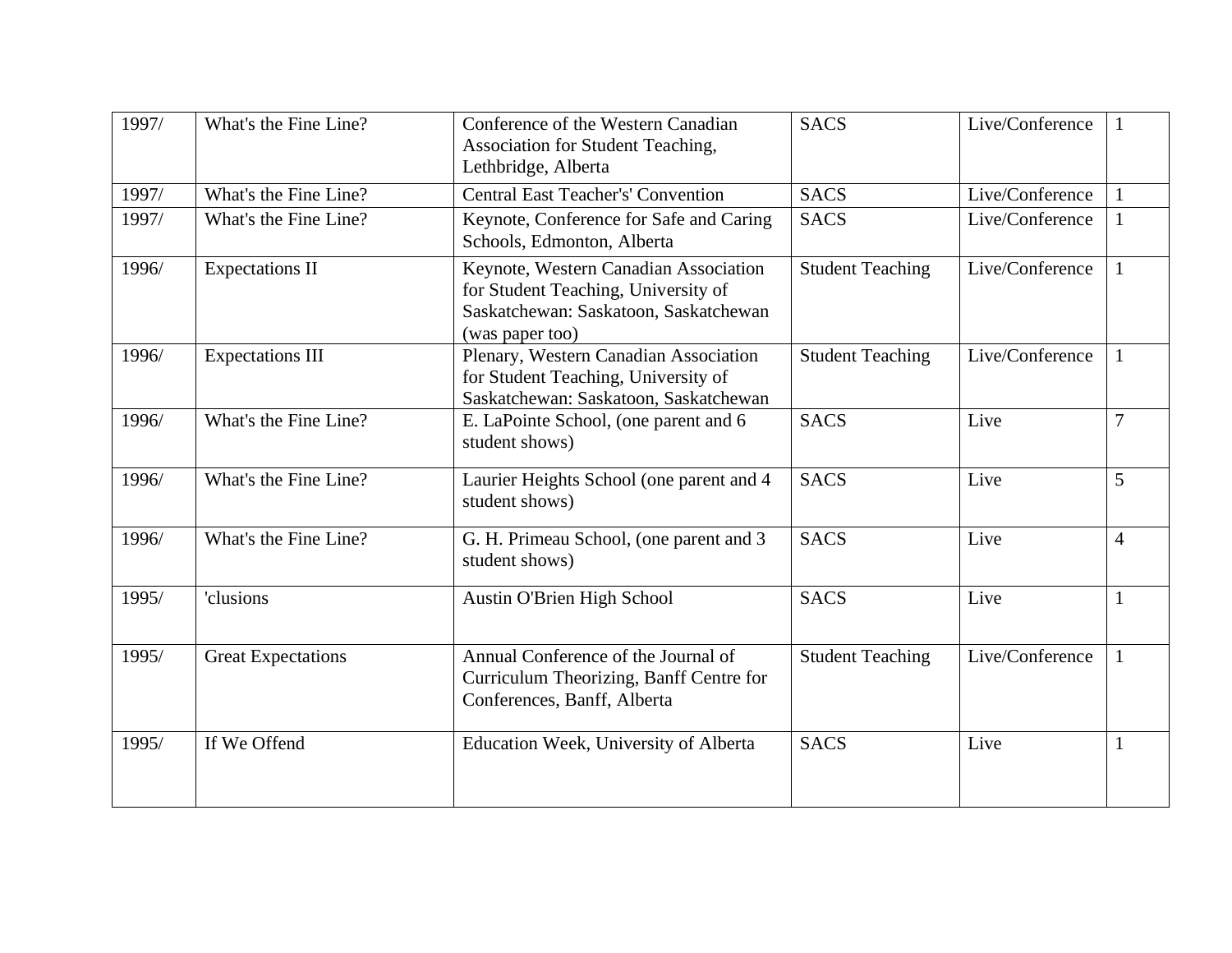| 1995/   | What's the Fine Line?              | Steele Heights Junior High School                                                                            | <b>SACS</b>             | Live            | 5 |
|---------|------------------------------------|--------------------------------------------------------------------------------------------------------------|-------------------------|-----------------|---|
| 1994/   | <b>Great Expectations</b>          | <b>Edmonton: Instructional Technology</b><br>Center, University of Alberta                                   | <b>Student Teaching</b> | Video           |   |
| 1994/   | Mirror/Mirror                      | <b>Student Research Conference: The</b><br>Research Experience, University of<br>Alberta (rewritten version) | Workplace               | Live/Conference |   |
| 1994/   | Mirror/Mirror                      | <b>Edmonton: Instructional Technology</b><br>Center, University of Alberta                                   | Workplace               | Video           |   |
| 1994/   | Rules of the Game                  | International Week, University of Alberta                                                                    | <b>Social Justice</b>   | Live            |   |
| 1993/   | Mirror/Mirror                      | Faculty of Education, University of<br>Alberta's Equality and Respect day                                    | Equality                | Live            |   |
| 1993/   | <b>Researching Self for Others</b> | <b>Student Research Conference: The</b><br>Research Experience, University of<br>Alberta                     | <b>Student Research</b> | Live/Conference |   |
| 1993/   | The First Frontier                 | Western Canadian Association for Student<br>Teaching, University of British Columbia:<br>Vancouver, British  | <b>Student Teaching</b> | Live/Conference |   |
| 1992/02 | Paradise Lost                      | <b>Western Canadian Association for Student</b><br>Teaching, University of Alberta:<br>Edmonton, Alberta     | <b>Student Teaching</b> | Live/Conference |   |